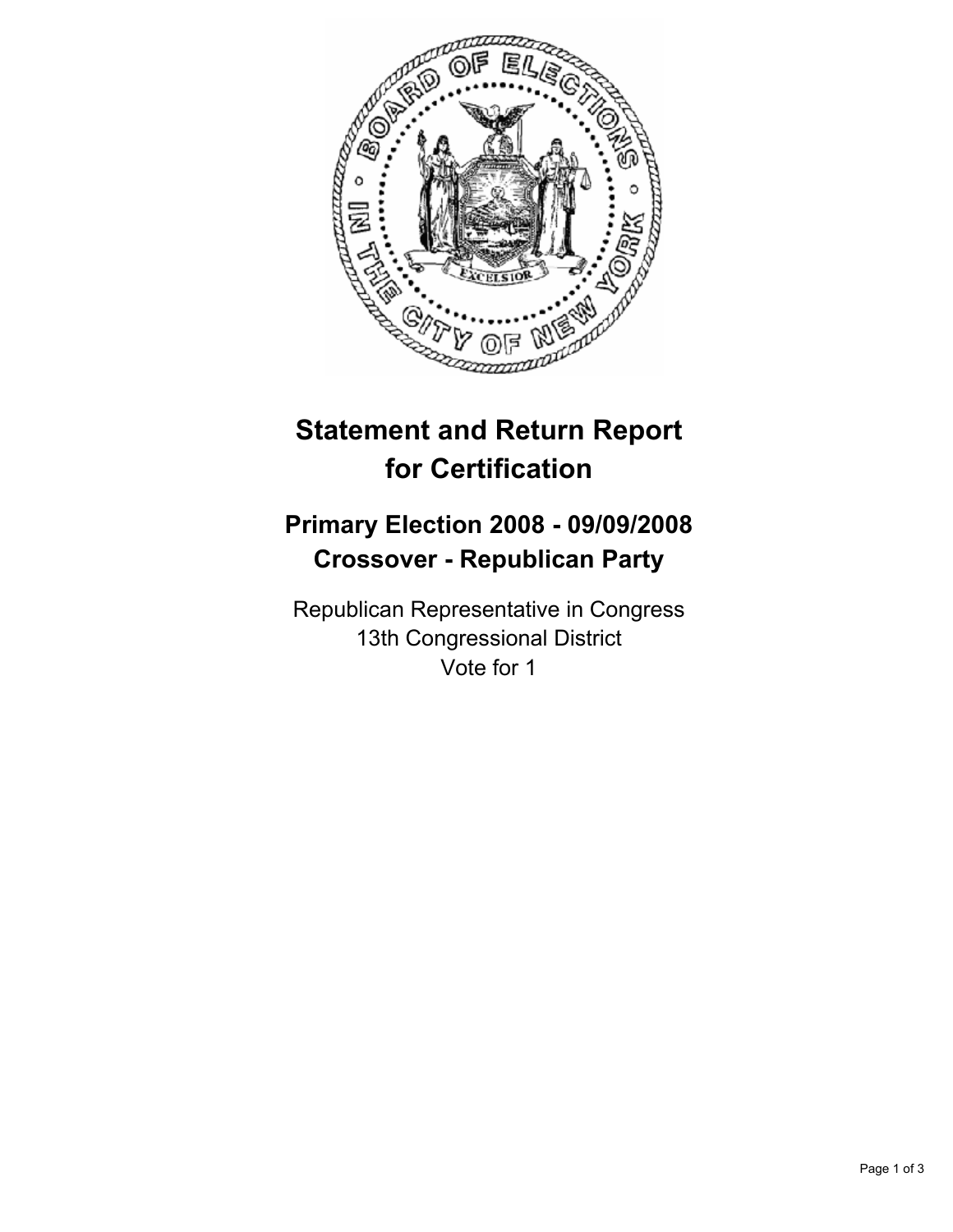

#### **Kings County**

| <b>EMERGENCY</b>          | 15    |
|---------------------------|-------|
| ABSENTEE/MILITARY         | 114   |
| <b>FEDERAL</b>            | 16    |
| AFFIDAVIT                 | 136   |
| ROBERT A STRANIERE        | 882   |
| JAMSHAD I WYNE            | 456   |
| CARMINE MORANO (WRITE-IN) | າ     |
| <b>Total Votes</b>        | 1.340 |

### **Richmond County**

| <b>EMERGENCY</b>                      | 13               |
|---------------------------------------|------------------|
| ABSENTEE/MILITARY                     | 576              |
| <b>FEDERAL</b>                        | 19               |
| <b>AFFIDAVIT</b>                      | 568              |
| ROBERT A STRANIERE                    | 3,324            |
| JAMSHAD I WYNE                        | 2,246            |
| CARMINE MOR (WRITE-IN)                | 1                |
| STEPHEN HARRISON (WRITE-IN)           | 1                |
| CARMINE MARANO (WRITE-IN)             | $\overline{2}$   |
| CARMINE MORANO (WRITE-IN)             | 449              |
| JONATHAN ROSSI (WRITE-IN)             | 1                |
| L. MORANO (WRITE-IN)                  | 1                |
| CARL MORANO (WRITE-IN)                | $\mathbf{1}$     |
| FRANK MORANO (WRITE-IN)               | 12               |
| JOAN COOGAN (WRITE-IN)                | 1                |
| CARMINE MAARA (WRITE-IN)              | $\mathbf{1}$     |
| CHRISTOPHER MORANO (WRITE-IN)         | $\boldsymbol{2}$ |
| CORINNE E. BALSAN (WRITE-IN)          | 1                |
| CURTIS SLIWA (WRITE-IN)               | 1                |
| JAMES ODDO (WRITE-IN)                 | 1                |
| JAMES R. MARCH (WRITE-IN)             | 1                |
| MORANO (WRITE-IN)                     | 106              |
| DENNIS ANDERSON FOR MORANO (WRITE-IN) | 1                |
| ROBERT V KOETH (WRITE-IN)             | 1                |
| VITO FOSSELLA (WRITE-IN)              | 5                |
| C MARINO (WRITE-IN)                   | 1                |
| CARMINE (WRITE-IN)                    | 1                |
| CARMINE ROMANO (WRITE-IN)             | 7                |
| <b>GUY MOLINARI (WRITE-IN)</b>        | 3                |
| MICHAEL MCMAHON (WRITE-IN)            | 4                |
| SRIRAM RAGHM (WRITE-IN)               | 1                |
| WILLIAM RUSSONELLO (WRITE-IN)         | 1                |
| <b>Total Votes</b>                    | 6,177            |
|                                       |                  |